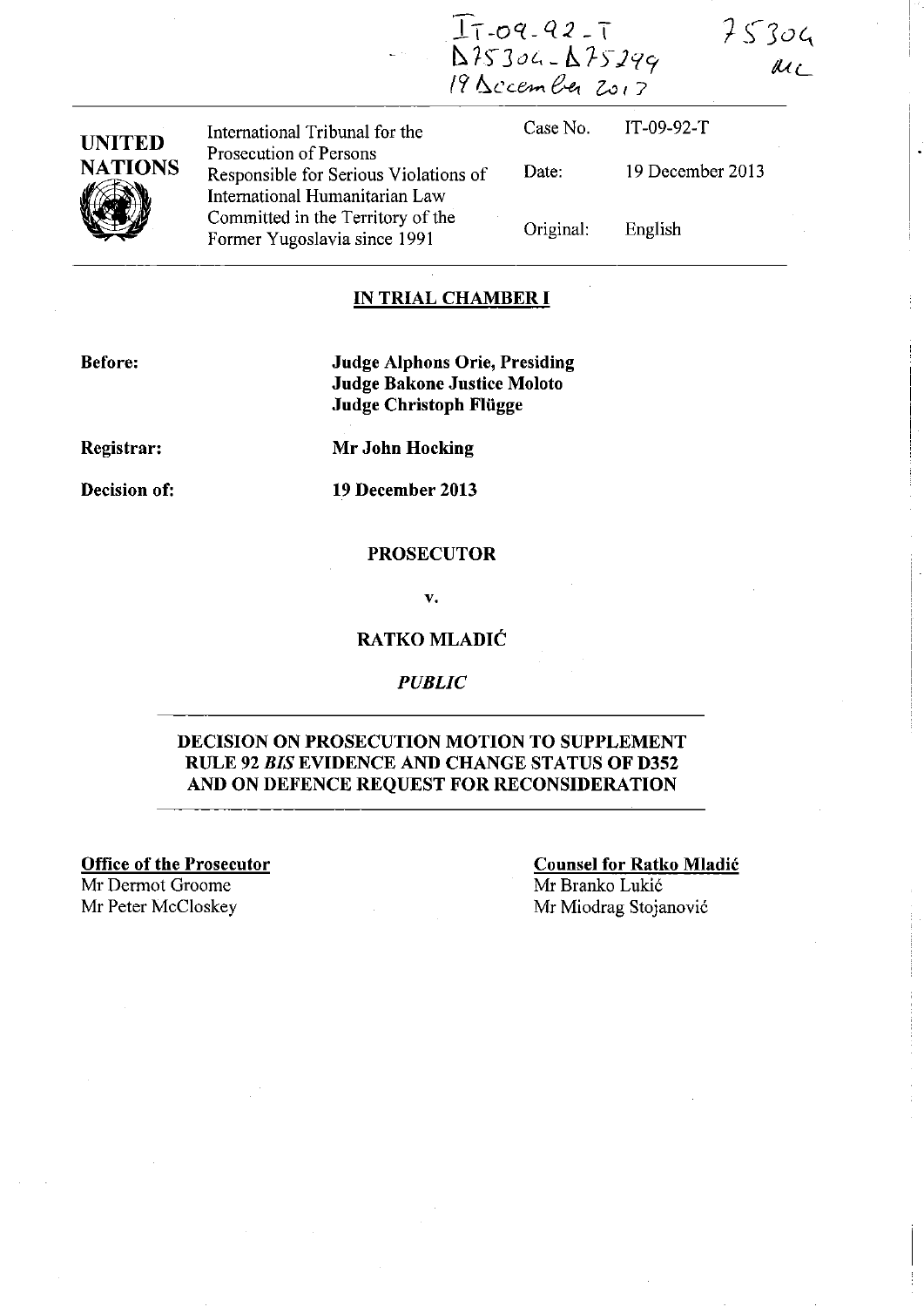# **I. PROCEDURAL HISTORY**

1. On 18 July 2013, the Chamber admitted evidence of witness Sead Bešić pursuant to Rule 92. *bis* of the Tribunal's Rules of Procedure and Evidence ("Decision" and "Rules" respectively). On 23 September 2013, the Prosecution filed a motion ("Motion") requesting to supplement witness Bešić's evidence by adding six pages of his previous testimony in the *Karadžić* case, and requesting that exhibit D352 be placed under seal.<sup>2</sup> On 7 October 2013, the Defence responded to the Motion ("Response"), objecting to the supplementing and requesting reconsideration of the Decision.<sup>3</sup>

# **11. SUBMISSIONS OF THE PARTIES**

2. The Prosecution submits that witness Bešić's admitted evidence should be supplemented because of matters raised by the Defence during the cross-examination of witness Turkušić on 29 August 2013.<sup>4</sup> According to the Prosecution, the Defence confronted witness Turkušić with its theory that two different mortar stabilizers had been found on 28 August 1995 at the Markale II crime scene which can be seen on exhibit D352.<sup>5</sup> The Prosecution submits that witness Bešić was at the scene on 28 August 1995 as part of the investigation team and took possession of the stabilizer.<sup>6</sup> He is thus best placed to clarify whether there were two stabilizers found.<sup>7</sup> The Prosecution further requests that video exhibit D352 be placed under seal so as to accord with prior decisions determining that the video should not be broadcast publicly.<sup>8</sup>

3. The Defence submits that witness Turkušić's evidence requires a reconsideration of the Decision and an order that witness Bešić appear for cross-examination.<sup>9</sup> It argues that without cross-examination, the Chamber will rely on evidence that is either not authentic or has been tampered with, thereby resulting in an injustice.<sup>10</sup> The Defence also objects to the supplementing of witness Bešić's Rule 92 *bis* evidence by arguing that "the jurisprudence is clear that a witness ought

7 Ibid.

 $\ddot{\phantom{1}}$ Decision on Prosecution 26th Motion to Admit Evidence Pursuant to Rule 92bis: Sead Bešić, 18 July 2013.

 $\overline{2}$ Prosecution Motion to Supplement 92 *bis* Evidence of RMl 05 and Request to Change Status of D352,

<sup>23</sup> September 2013.  $\overline{\mathbf{3}}$ 

Defence Response to Prosecution Motion to Supplement 92 *his* Evidence of RMl 05 and Request to Change Status of D3 52, 7 October 2013.

Motion, paras 1, 7. The additional portions are transcript pages 9518:9 - 9523:20 from the *Karadiic* case, see Motion, para. 13, Confidential Annex A. 5

<sup>6</sup>  Motion, paras 7, 9.

Motion, para. 10.

Motion, para. 13, Confidential Annex A.

<sup>9</sup>  10 Response, paras 3, 9-10.

Response, para. 16.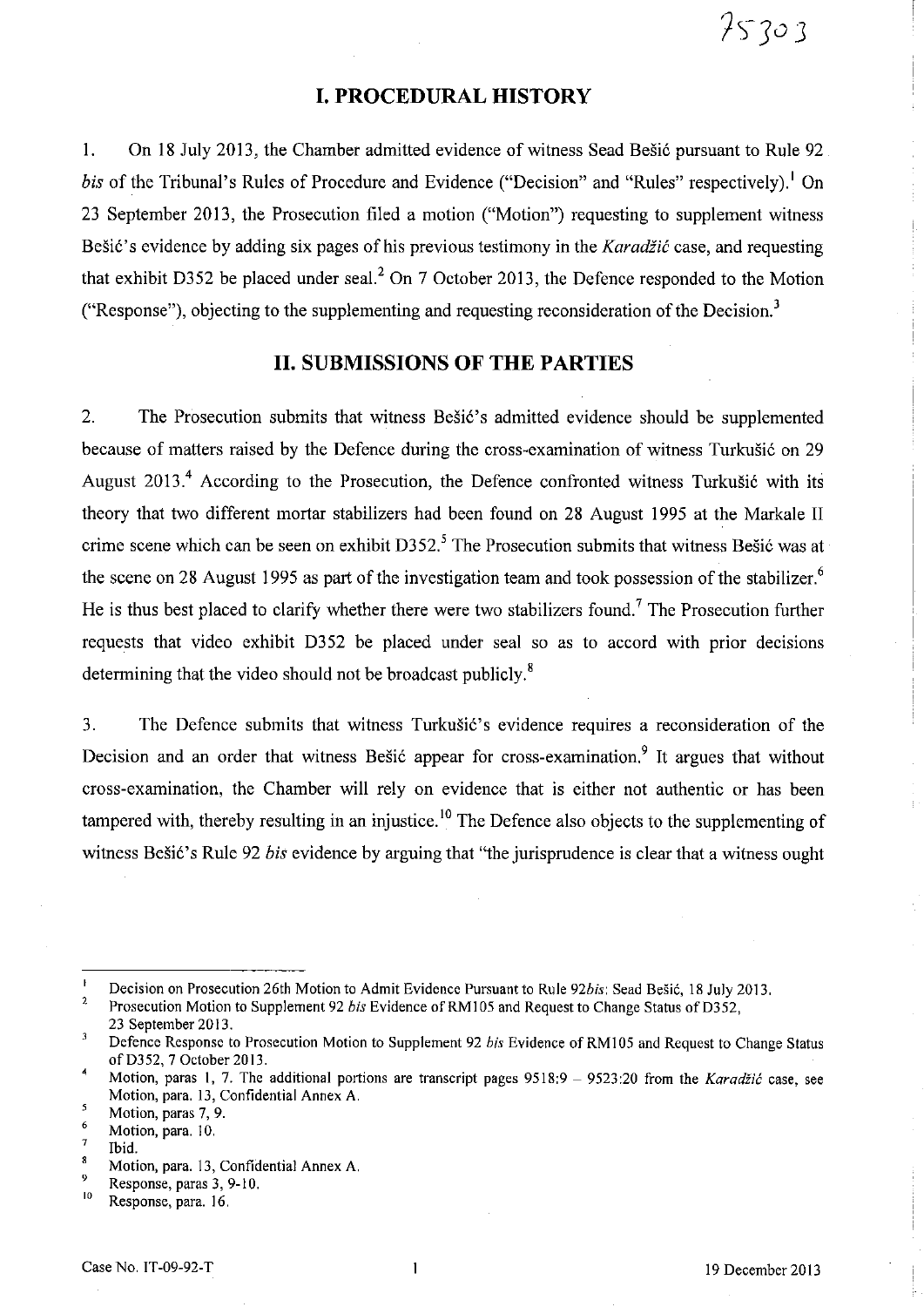to be called for cross-examination where the previous examination was performed by a selfrepresented accused".<sup>11</sup>

# **Ill. APPLICABLE LAW**

4. The Chamber recalls and refers to the applicable law governing the admission of evidence pursuant to Rule 92 *his* of the Rules, as set out in a previous decision. 12

5. In determining whether there are sufficient grounds to recall a witness, a Trial Chamber has to consider whether the requesting party has demonstrated good cause.<sup>13</sup> In assessing whether good cause has been demonstrated, the Trial Chamber has to consider the purpose of recalling the witness and the applicant's justification for not eliciting the relevant evidence from the witness when he or she originally testified.<sup>14</sup>

# **IV. DISCUSSION**

#### *A. Preliminary issue*

6. The Defence argues that the evidence of witness Turkust i justifies reconsideration of the Chamber's decision to admit witness Bešić's evidence without requiring him to appear for crossexamination. As the Prosecution tenders additional material in the Motion, the Chamber understands the Defence's request for reconsideration as submitting that Turkušić's evidence has demonstrated that Bešić's evidence as a whole relates to an issue of such importance that he should appear for cross-examination. Accordingly, the Chamber will consider this aspect in its discussion of whether there are grounds weighing in favour of calling the witness for cross-examination.

#### *B. Supplementing previously admitted Rule* 92 bis *evidence*

7. For *viva voce,* Rule 92 *ter,* or Rule 94 *his* (B) witnesses, the case law has developed a standard on recalling a witness. The Chamber finds that it is appropriate to apply this standard by analogy to Rule 92 *his* and *quater* witnesses.

 $\frac{11}{12}$  Response, para. 12.

<sup>12</sup> Decision on Prosecution Third Motion to Admit Evidence Pursuant to Rule 92 *bis:* Sarajevo Witnesses, 19 October 2012, paras 5-7.

<sup>&</sup>lt;sup>13</sup> Prosecutor v. Stanišić and Simatović, Case No. 1T-03-69-T, Reasons for Decision to Recall Witness JF-047, 31 March 2011, para. 6; *Prosecutor v. Gotovina et al.*, Case No. IT-06-90-T, Decision on Prosecution Motion to Recall Marko Rajčić, 24 April 2009, para. 10; Prosecutor v. Bagosora et al., Case No. ICTR-98-41-T, Decision on Defence Motion to Recall Prosecution Witness OAB for Cross-Examination, 19 September 2005, para. 2.

<sup>&</sup>lt;sup>14</sup> Prosecutor v. Stanišić and Simatović, Case No. IT-03-69-T, Reasons for Decision to Recall Witness JF-047, 31 March 2011, para. 6; *Prosecutor v. Šešelj*, Case No. IT-03-67-T, Decision on Prosecution Motion to Recall Witness VS-I033 or, in the Alternative, Admit the Witness's Written Statement, 14 October 2010, para. 7.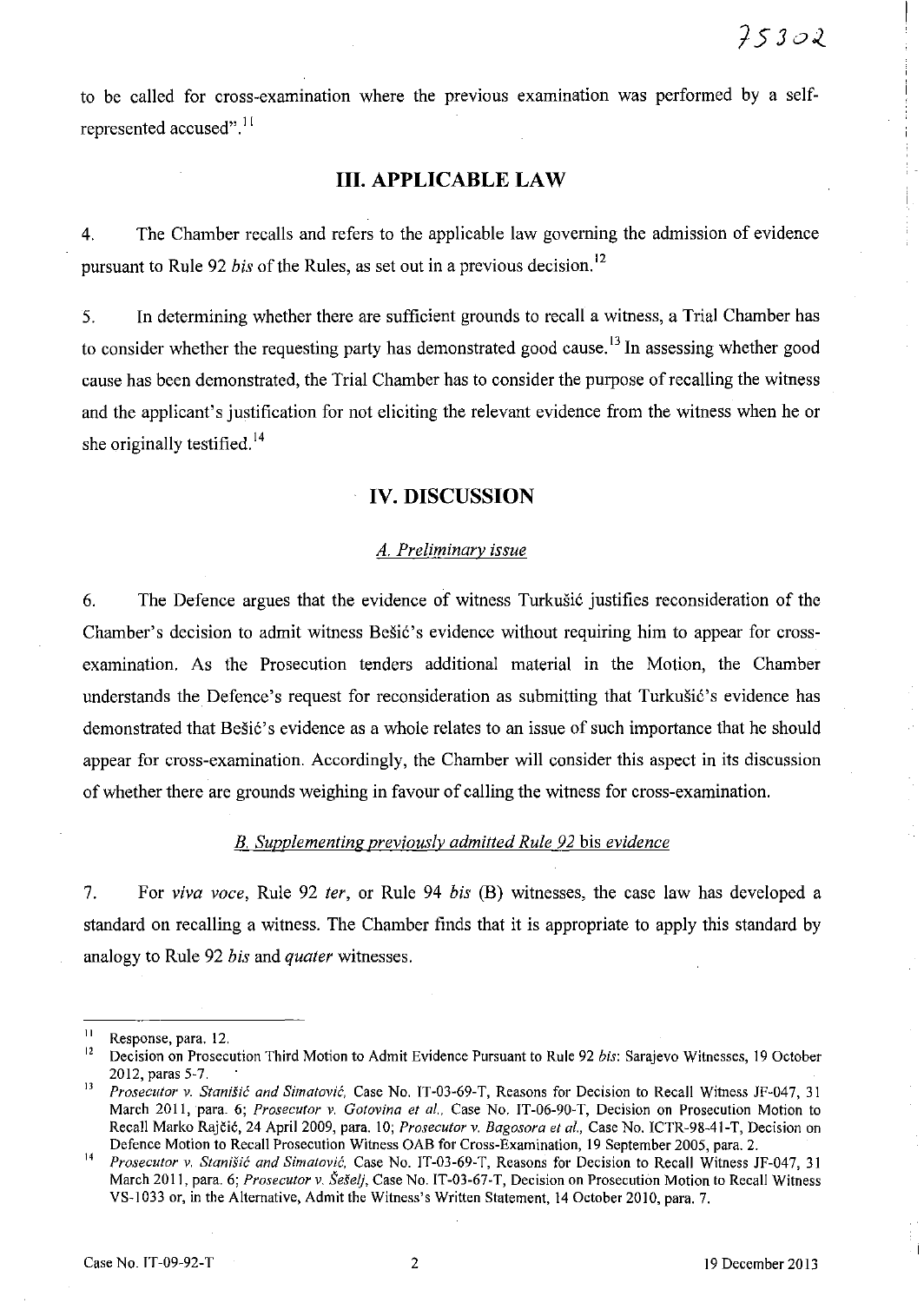8. The evidence of Turkušić which can be interpreted as indicating that there may have been two stabilizers found at the Markale II site, was only heard at the end of August 2013 and was thus not available to the Prosecution prior to the Decision. The Chamber also considers that while there is further Prosecution evidence indicating that only one stabilizer was retrieved from the Markale II alleged shelling site, witness Bešić was in a unique position vis-à-vis the stabilizer, considering that he testified that he took possession of it. Under these circumstances, the Chamber finds that there exists good cause for seeking supplementation of witness Bešić's evidence at this stage of the proceedings.

9. With regard to the requirements of Rules 89 (C) and 92 *his* of the Rules, the Chamber finds that the additional portions tendered in the Motion are, as set out in the Motion, relevant, probative, do not relate to the acts and conduct of the Accused, and are cumulative to other oral evidence received.<sup>15</sup> The Defence claim in paragraph 12 of its Response that "[t]he jurisprudence is clear that a witness ought to be called for cross-examination where the previous examination was performed by a self-represented accused" is not supported by any legal authority. The Chamber is unaware of such jurisprudence and therefore dismisses this argument.

10. In arguing that witness Best is should appear for cross-examination, the Defence submits that Turkušić testified that he was inclined to say that the stabilizer P2053 showed some difference from the one(s) which can be seen on video exhibit D352. However, a mere inclination in this respect is insufficient to justify that Bešić be called for cross-examination on this point. In addition, the material tendered through the Motion makes it abundantly clear that it is Bešić's view that there was only one stabilizer retrieved from the Markale II alleged shelling site.<sup>16</sup>

11. The Defence further interprets Turkušić's inclination that P2053 looked different from the stabilizer(s) which could be seen in video exhibit D352 to mean that P2053 has been tampered with or is not authentic. It is unclear to the Chamber how witness Bešić could give testimony of any tampering, the stabilizer's chain of custody, or definitively recognise the stabilizer admitted as P2053 as the one he testified he retrieved almost 20 years ago.

12. Based on the above, the Chamber finds that there are insufficient grounds weighing in favour of calling witness Bešić for cross-examination and is satisfied that the additional portions are admissible under Rule 92 *his* of the Rules. The Defence's request for reconsideration will be denied. The Chamber will carefully evaluate all evidence in relation to the stabilizer(s) retrieved from the Markale II alleged shelling site, including that of witness Turkušić.

<sup>&</sup>lt;sup>15</sup> See Motion, para. 12; Witness Higgs subsequently also testified about this matter.

See the witness's testimony in the *Karadžić* case at T. 9522 line 18.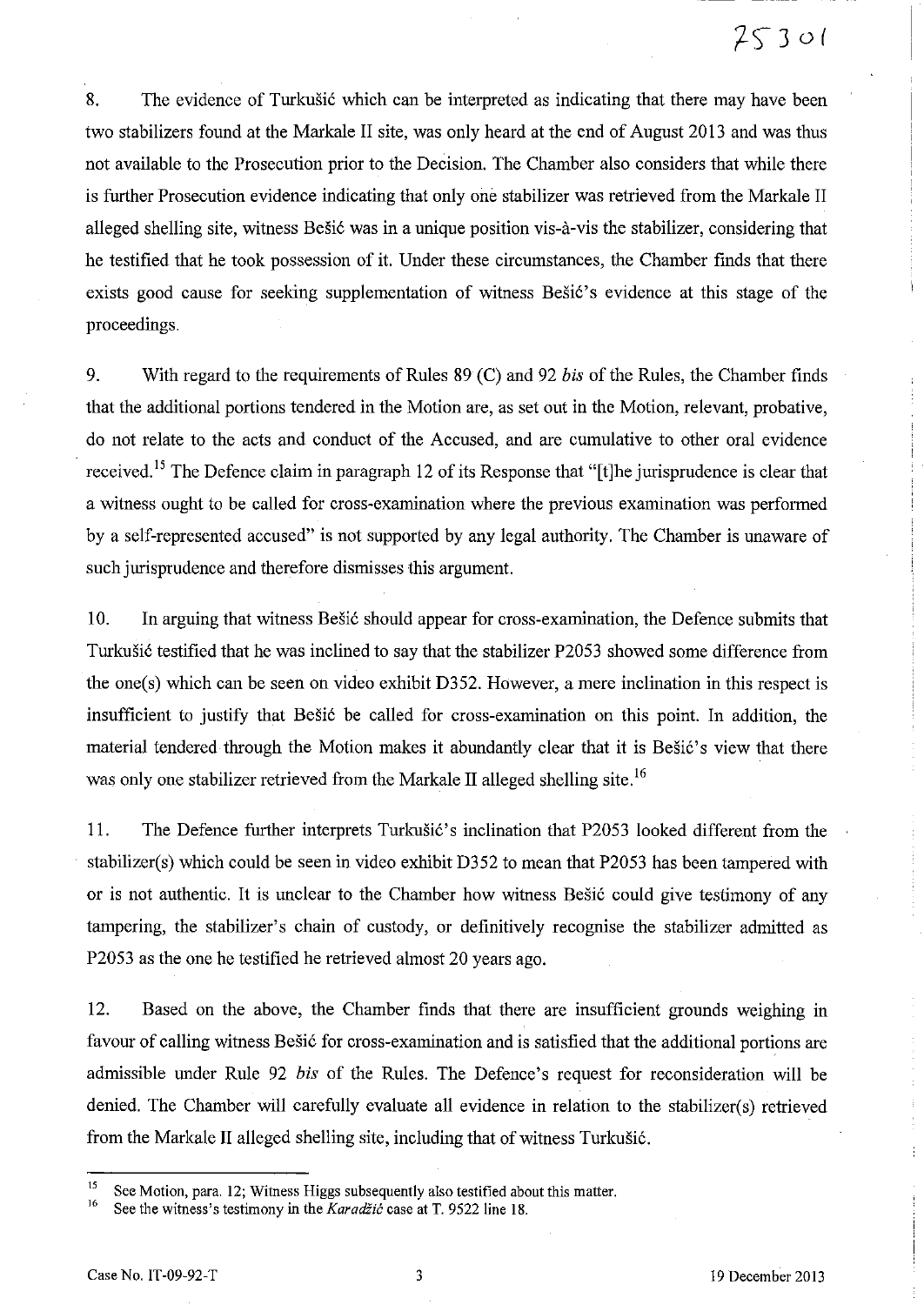### C. Status of exhibit D352

13. The Prosecution requests that exhibit D352's status be changed from public to confidential. The reasons for confidentiality of exhibit D352 explained in the previous case were expressed in private session. Unfortunately, the publicly filed Motion gives quite some detail in relation to this video and provides indications as to the reason why D352 should be placed under seal. Under these circumstances, and out of an abundance of caution, the Chamber will place exhibit D352 under seal. The parties are further instructed to review the trial record and identify whether further redaction orders are necessary for instances when this video was played in court. Any requests for further redactions should be submitted without delay.

### *D. Status of the Motion*

14. The Prosecution submits that the additional portions of witness Bešić's prior testimony may be admitted as a public exhibit.<sup>17</sup> The Chamber notes that in paragraph 11 of the Motion the Prosecution quotes testimony of the witness which was subject to a post-session redaction order by the Karadžić Trial Chamber.<sup>18</sup> While the context suggests that the redaction order was intended to only redact the audio-visual broadcast of the session in question, the *Karadžić* Chamber ordered a corresponding redaction of the transcript as well. As a consequence, the additional portions should be placed under seal and the Motion should be re-classified as confidential.

### V. **DISPOSITION**

15. For the foregoing reasons, pursuant to Rules 54, 89 and 92 *bis* of the Rules, the Chamber

GRANTS the Motion IN PART;

ADMITS into evidence, UNDER SEAL, portions of the previous testimony of witness Bešić in the case *Prosecutor* v. *Karadiic,* Case *no.lT-95-5/18-T,* namely T. 9518:9 - 9523:20;

DENIES the Defence's request for reconsideration;

INSTRUCTS the Registry to place exhibit D352 under seal;

INSTRUCTS the Registry to place the Motion under seal;

INSTRUCTS the parties to review the trial record in accordance with paragraph 13 above;

 $\frac{17}{18}$  Motion, para. 13.

<sup>18</sup>*Prosecutor v. Karadiic,* Case No. IT-9S-S/I 8-T, Order to Redact the Public Transcript and the Public Broadcast of a Hearing, 9 December 2010 (Confidential).